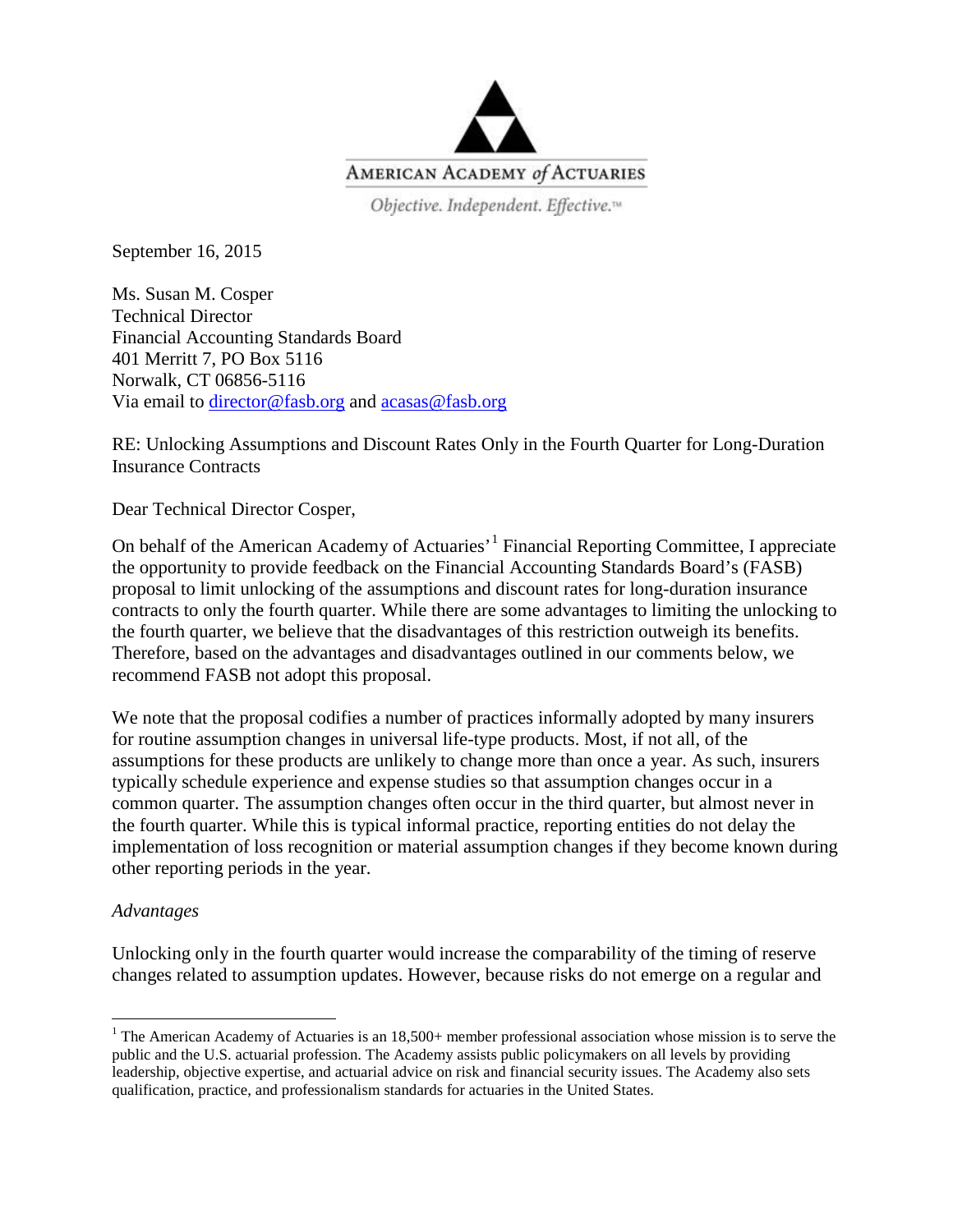scheduled basis, the result of such a requirement would not be fully comparable between companies, because it could not reflect the timing at which different companies' risks emerged.

Unlocking only in the fourth quarter may save expenses in that companies would not be required to monitor experience or perform retrospective unlocking processes every quarter. Nevertheless, if the valuation systems are set up to handle the unlocking process, the extra cost to utilize it each quarter may be minimal. It may even turn out to be more expensive to have a "switch" to turn the process on and off, depending on the quarter. It may be easier for those running the system to do something more frequently (every quarter) rather than just once a year, for which the process and interpretation may have to be relearned. The expense savings generally do not depend on which quarter the once-a-year unlocking occurs in. However, conflicts with statutory or regulatory reporting requirements may mean that mandating fourth-quarter unlocking would result in less efficient scheduling of resources, reducing any expense savings.

Limiting the unlocking to only once a year in a common quarter may save companies from having to explain retrospective unlocking impacts every quarter. When multiple assumption changes have offsetting effects, unlocking only once a year could reduce the earnings volatility. Further, unlocking only once a year may simplify explanations when there are interactions among assumptions. The tradeoff is that limiting the unlocking could make the once-a-year explanation more complicated and thus difficult to understand.

## *Disadvantages*

Limiting unlocking for assumptions and discounts rates to only the fourth quarter would create an accounting mismatch between the fair value of the assets whose value changes every quarter and the out-of-date "current value" of the liabilities for which discount rate changes would occur only in the fourth quarter. Because interest rate movements are actual, known events, they are less subjective than projected cash flow assumption changes. As such, changes to discount rates can be made quarterly with little subjectivity. In addition, because the discount rate update process is different from the cash flow projection assumption, there is no need to have the discount rate update process on the same schedule, even if FASB decides to limit the cash flow assumption updates to the fourth quarter only. As a result, regardless of the decisions on the timing of other assumption updates, updating the liability for changes in discount rates quarterly would improve financial reporting.

An insurer may know of material, pending assumption changes, but be unable to reflect them in the financial statements for up to three quarters if the unlocking is limited to the fourth quarter. An insurer could choose (or be required) to disclose the assumptions through the management discussion and analysis (MD&A), but doing so is contrary to FASB's decision to prohibit the assumption change from the financial statements, so that companies are not pressured into unlocking more often. We are concerned that the limit to annual unlocking would result in increased asymmetry of information between company insiders and other users. In addition, if there is a delay in an annual experience study that causes the fourth quarter unlocking deadline to be missed, the period between the need for an experience update and when it could be reflected could be more than a year.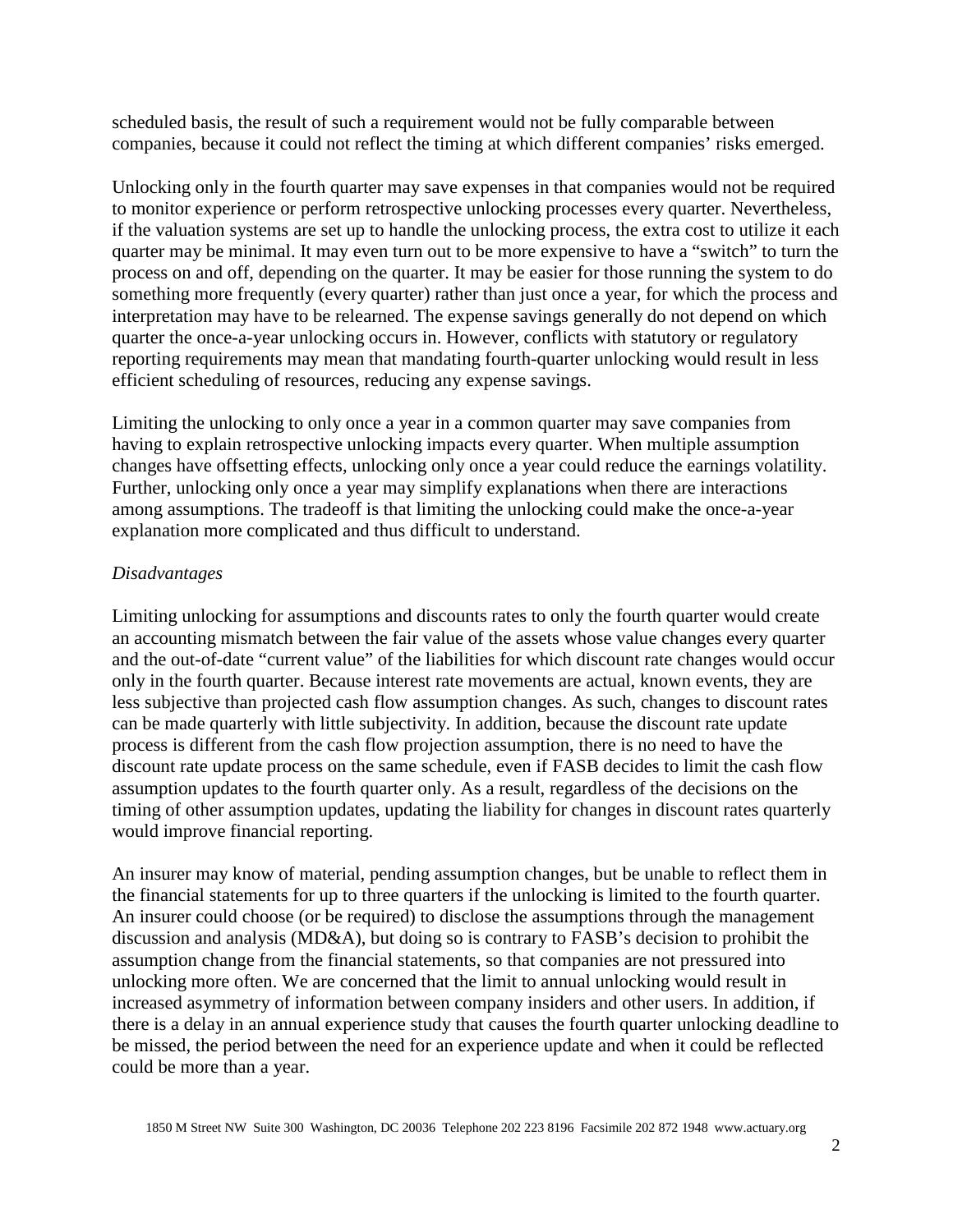Limiting unlocking to the fourth quarter also could defer recognition of an incurred loss. Under current generally accepted accounting principles (GAAP), loss recognition is considered each quarter. Under the FASB's tentative decisions for targeted improvements, premium deficiency testing would be eliminated, which is appropriate given that current assumptions are used in the normal valuation. However, if the assumption update is limited to only the fourth quarter, a premium deficiency may become apparent in an interim period but not recognized until the fourth-quarter assumption update. Such a practice would be inconsistent with FASB's rationale of eliminating premium deficiency testing because the most current assumptions are being used in the base liability.

If unlocking is limited to the fourth quarter, a disconnect may exist between when actual deviations from assumed experience materialize and when the reserve impact gets reflected. For example, assume the first quarter through the third quarter each have actual to expected experience deviations of  $+\$10$  to income (for a total of  $+\$30$ ), while the fourth quarter has actual equal to expected. The fourth-quarter reserves would reflect a reserve increase reducing net income by, for example, -\$12, due to the cumulative catch up from prior periods, even though actual experience in the fourth quarter was exactly as expected. This may confuse users. In this case, the economics indicate income effects of  $+$ \$6,  $+$ \$6,  $+$ \$6, 0, but the accounting results would show +\$10, +\$10, +\$10, -\$12. This confusion could be mitigated by requiring the reserve impact for actual experience deviations to be reflected each quarter, even if assumption updates are held off until the fourth quarter. Depending on a company's approach to interim valuation, limiting unlocking could increase or decrease costs. This situation also could be mitigated partially through explicit presentation or disclosure showing the actual experience and the impact of the cumulative catch up on the reserve, which would at least be transparent as to the source of the income deviations.

Furthermore, unlocking the net premium ratio only in the fourth quarter could lead to diversity in practice for interim statements. Some companies may update their cash flow projection to reflect changes in the insurance inforce each quarter, reflecting the quarterly changes in the number of contracts due to lapses and mortality being different than expected. Under this approach, if more contracts lapsed than had been expected, the reserve would decrease proportionately, separate from any impacts of deviations from expected cash flows. Other companies may update the projection annually, at the same time that assumptions and the net premium ratio are unlocked. Such differences in approaches may lead to significant differences in reported results between companies, reducing comparability even for similar deviations from expected.

Even if FASB restricted assumption updates and cumulative catch-ups to reserves to once a year, requiring the updates to be in fourth quarter is problematic. Mandating unlocking only in the fourth quarter may be burdensome because the timing would conflict with regulatory reporting requirements. Due to the desire to effectively use resources throughout the year, it is not uncommon to conduct annual experience studies during the summer and during the third quarter. We further note that, while assumption changes will result in unexpected deviations to earnings and equity regardless of which quarter they occur, users and preparers tend to prefer these deviations to occur before the fourth quarter. There is a trade-off in that the cumulative catch-up for fourth-quarter experience deviations would not be reflected in the current year, but the best way to address this is to not limit the catch-ups to once a year.